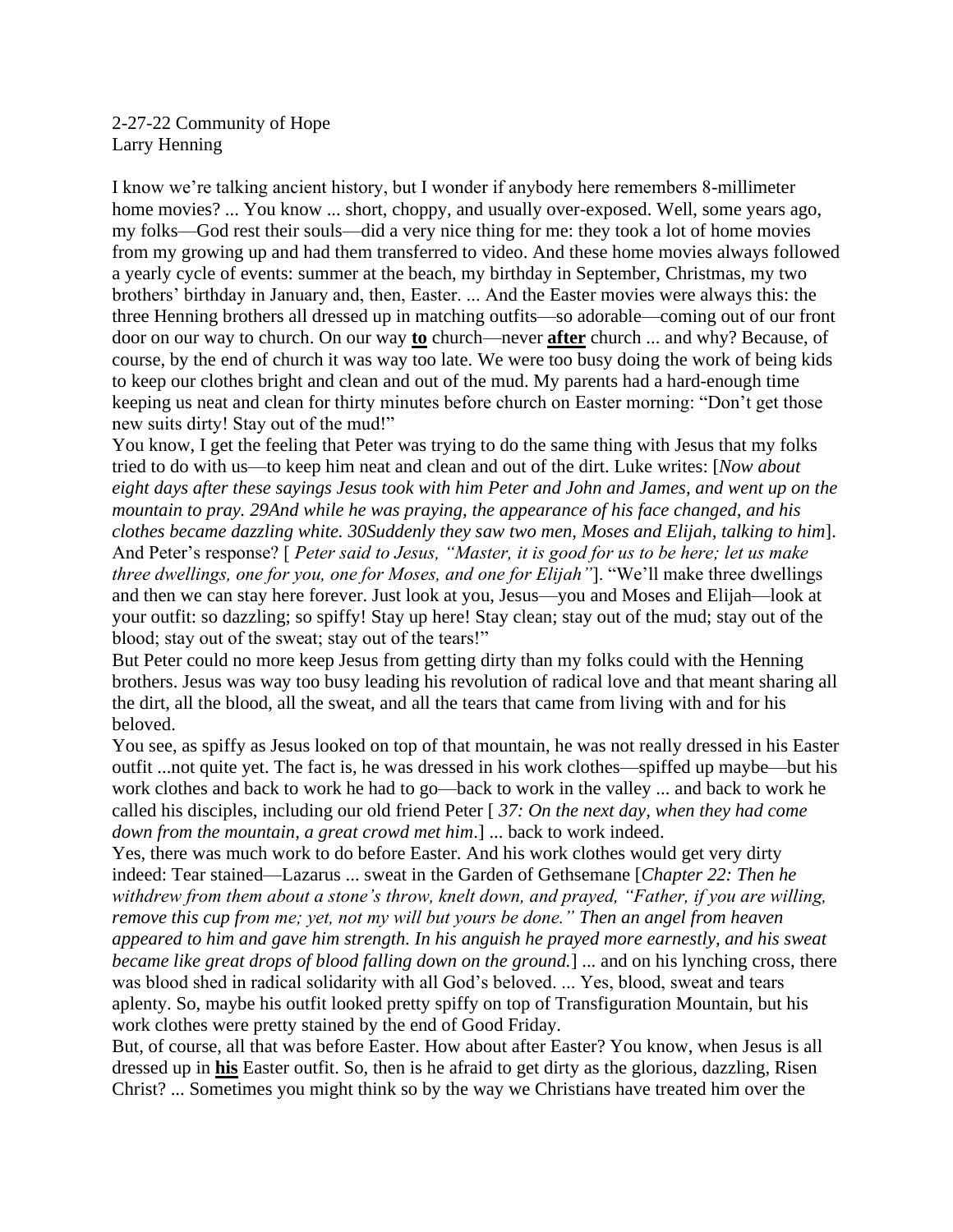centuries. ... Take Holy Communion for one example. ... I believe that somehow, someway beyond our understanding that Jesus the Christ is really present in the Holy Meal—in, with, and under bread and wine—as we Lutherans say. Because I believe Jesus loves us too much to say removed in some heavenly hideaway. Out his passionate love for us, Jesus comes in a way we can feel, taste and touch—a divine hug, if you will, because sometimes words aren't enough. So ...given his presence, it's good that we can give the meal the reverence and awe it deserves. ... But ... what if some bread falls on the floor ... or some wine or juice gets spilled? Should we be terrified to get the glorified, dazzling, resurrected Jesus a little dirty? ... Well – to answer that, let me tell you just a few places where the Risen Jesus in the Spirit's power has been this past week: **Ukraine**. For 2,000 years, the Risen Jesus in the power of the Spirit has worked as hard as he can—given the constraints of free will and the human lust for power—worked as best he can to move hearts toward peace and justice. And he will keep on working for however many years it takes for God's vision of peace, justice and wholeness (shalom) to be fully realized. ... The Risen Jesus has also worked as hard as he can to empower his followers to strive for peace and justice as well. ... But when humans have nonetheless chosen the path of war, God in Christ has been present in, with and under his beloved in their deep valley, fully present in the Spirit's power. And, so, in Ukraine our risen and still-wounded Messiah bears every bullet, every bomb, every rocket, every death, every grief, every anguished cry. He bears and will bear every wound of this conflict in his wounds. So, yes, even in his Easter best the Risen, but still Wounded Jesus will get muddy, and sweaty, and tear-stained, and even bloody ... because he will not abandon God's beloved in their hour of need.

**Madagascar**. Madagascar, the big island off of the southeast coast of Africa has been ravaged by cyclones on one hand and drought on the other: cyclones and drought exacerbated by climate change—millions now face starvation. Here's the cruel irony: Madagascar has contributed next to nothing to climate change, but is paying the heaviest consequences for others' willful negligence of God's holy creation. ... And the Risen and Wounded Jesus is there—in the Spirit among his and therefore our sacred siblings—bearing their struggle and renewing their strength. Probably getting his Easter outfit pretty dusty from the drought, pretty muddy from the cyclones, pretty sweaty from the struggle to survive, pretty tear-stained from the anguish. ... At the same time, he is trying with all he's got to open the eyes of all his disciples to the struggles of God's people and of God's beautiful but threatened creation.

**Brunswick, GA.** The Risen and Wounded Jesus was there during and after the trial of three men tried and convicted with hate crimes against Ahmaud Arbery. There sharing Ahmaud's family's anguish and their yearning for justice. ...But also there—for the long haul—to find some way to work in the poisoned hearts of those three men—for they too are his siblings.

Yes, the Risen and Wounded Jesus has been hard at work in these challenging days ... apparently not a bit afraid of getting his spiffy Easter outfit stained with the blood, sweat and tears from his continual embrace of God's beloved.

So, those are just three of the many huge events going on in our wounded world and how could I preach the Gospel without addressing them—for that would be no gospel at all. ... But, I also have to tell you this: As busy as Jesus is these days, he is not too busy and will never be too busy for you and even for me. For we too are his beloved; yes, we are, my sacred siblings, yes, we are his beloved. So, he is not too busy, never too busy to be present in our lives—even if our challenges don't make the front-page news.

Not too busy to embrace us and strengthen us during our pandemic languishing. Not too busy to embrace us and lift our load from whatever weighs us down. Not too busy to work through the